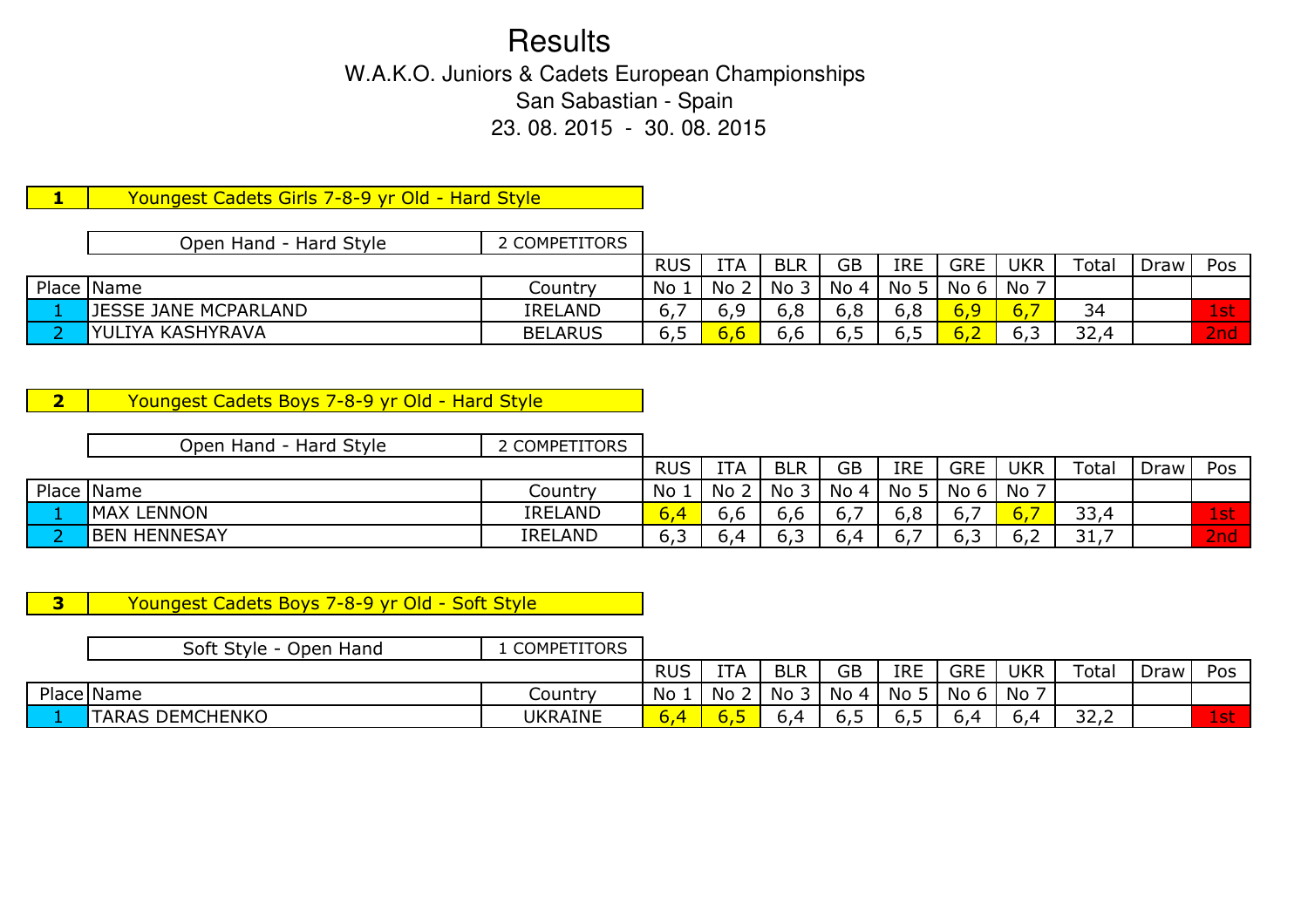### **4**Younger Cadets Girls 10-12 yrs Old

| Girls - Hard Style Open Hand | 3 COMPETITORS   |            |     |            |           |                 |                |            |       |             |            |
|------------------------------|-----------------|------------|-----|------------|-----------|-----------------|----------------|------------|-------|-------------|------------|
|                              |                 | <b>RUS</b> | ITA | <b>BLR</b> | <b>GB</b> | <b>IRE</b>      | <b>GRE</b>     | <b>UKR</b> | Total | <b>Draw</b> | Pos        |
| Place Name                   | Country         | No.        | No  | 3<br>No    | No 4      | No <sub>5</sub> | No 6           | No 7       |       |             |            |
| MARIIA NAZINA                | <b>RUSSIA</b>   |            |     |            | . .       | ,ხ              |                |            | 38,4  |             | 1st        |
| <b>AOIFE BAILEY</b>          | <b>IRELAND</b>  | ′.ხ        |     | 4          | 8,'       | $\overline{8}$  | $\overline{ }$ |            | 37,8  |             | 2nd        |
| <b>ZARL ROZINA</b>           | <b>SLOVENIA</b> |            |     | ر .        | - 4       | 4               | $\overline{ }$ |            | 36,8  |             | <b>3rd</b> |
|                              |                 |            |     |            |           |                 |                |            |       |             |            |

**5** Younger Cadets Boys 10-12 yrs Old

| Boys Hard Style Open Hand | 3 COMPETITORS        |            |            |            |           |                 |                 |            |       |      |                 |
|---------------------------|----------------------|------------|------------|------------|-----------|-----------------|-----------------|------------|-------|------|-----------------|
|                           |                      | <b>RUS</b> | <b>ITA</b> | <b>BLR</b> | <b>GB</b> | <b>IRE</b>      | <b>GRE</b>      | <b>UKR</b> | ⊺otal | Draw | Pos             |
| Place Name                | Country              | No         | No         | No 3       | No 4      | No <sub>5</sub> | No <sub>6</sub> | No         |       |      |                 |
| <b>OLIVER TURNER</b>      | <b>GREAT BRITAIN</b> | ,8         |            |            | 7,9       | ് വ             |                 |            | 39,3  |      | 1st             |
| <b>JACK FERIGHEY</b>      | <b>IRELAND</b>       |            |            |            |           | ิ,8             |                 |            | 38,5  |      | 2 <sub>nd</sub> |
| <b>MAX MILLER</b>         | <b>IRELAND</b>       |            |            |            |           |                 |                 |            | 37,4  |      | 3rd             |

**6**Younger Cadets Girls 10-12 yrs Old

| Girls - Soft Style Open Hand | 3 COMPETITORS  |            |     |            |           |            |                          |     |       |      |            |
|------------------------------|----------------|------------|-----|------------|-----------|------------|--------------------------|-----|-------|------|------------|
|                              |                | <b>RUS</b> | ITA | <b>BLR</b> | <b>GB</b> | <b>IRE</b> | <b>GRE</b>               | UKR | Total | Draw | Pos        |
| Place Name                   | Country        | No         | No  | No         | No 4      | No 5       | No <sub>6</sub>          | No  |       |      |            |
| KIRA MARTSIROSAVA            | <b>BELARUS</b> | .6         |     | . v        | ں ,       | .4         |                          |     | 37    |      | 1st        |
| <b>HANNA EBERT</b>           | <b>GERMANY</b> | ر .        |     |            |           | .ხ         | ں .                      | ر , | 37,6  |      | 2nd        |
| <b>SUZAN ALI</b>             | <b>GERMANY</b> | .4         |     |            | .4        | ر ,        | $\overline{\phantom{a}}$ |     | 37,3  |      | <b>Brd</b> |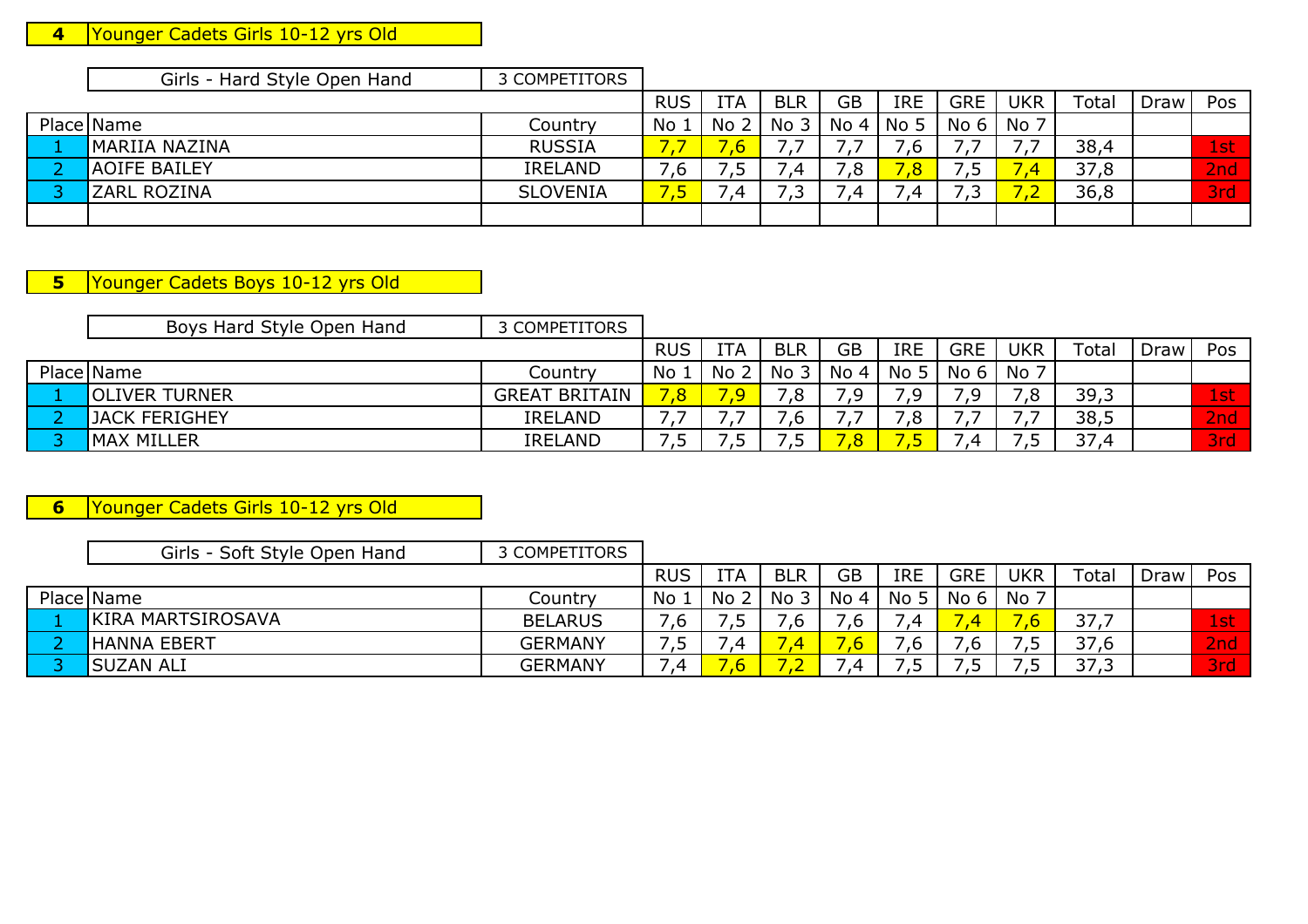### **7**Younger Cadets Boys 10-12 yrs Old

 $\mathbf{I}$ 

| Boys - Soft Style Open Hand | 4 COMPETITORS |
|-----------------------------|---------------|

|   |                           |                | <b>RUS</b> | <b>TTA</b> | <b>BLR</b> | <b>GB</b> | <b>IRE</b> | GRE     | <b>UKR</b> | Total | Draw | Pos              |
|---|---------------------------|----------------|------------|------------|------------|-----------|------------|---------|------------|-------|------|------------------|
|   | Place Name                | Country        | No         | No ∠       | No         | No 4      | No 5       | No<br>6 | No 7       |       |      |                  |
|   | <b>DMYTRO PONOMARENKO</b> | UKRAINE        |            | 0<br>. ب   |            | ,8        |            | ึ,8     |            | 38,7  |      | 1st              |
|   | <b>ZAKHAR POPOV</b>       | <b>RUSSIA</b>  |            | $\Omega$   | ں,         |           |            |         |            | 38,4  |      | 2nd              |
|   | <b>ARTISIOM MASHARA</b>   | <b>BELARUS</b> | ס,         |            | 49         | ر ,       | .ხ         | ر .     | . .        | 37    |      | 3rd <sup>i</sup> |
| 4 | <b>BAHDAN RAZUMOV</b>     | <b>BELARUS</b> | ر .        | .          |            | ,b        | -4         | ر .     |            | 37,4  |      | 4th              |

### **8**Older Cadets Girls 13 - 15 yrs Old

| Girls - Hard Style Open Hand | 4 COMPETITORS   |            |      |            |           |                 |            |            |       |      |     |
|------------------------------|-----------------|------------|------|------------|-----------|-----------------|------------|------------|-------|------|-----|
|                              |                 | <b>RUS</b> | ITA  | <b>BLR</b> | <b>GB</b> | <b>IRE</b>      | <b>GRE</b> | <b>UKR</b> | Total | Draw | Pos |
| Place Name                   | Country         | No         | No 2 | No 3       | No 4      | No <sub>5</sub> | No 6 l     | No 7       |       |      |     |
| IZHANNA KUDRYAVTSEVA         | <b>RUSSIA</b>   |            | 8,8  | 8,9        | 8,9       | 8,8             |            | 8,9        | 44,5  |      | 1st |
| <b>EADAOIN MCCRAVE</b>       | <b>IRELAND</b>  | 8,6        |      | 8,7        | 8,8       | 8,9             |            | 8,8        | 43,9  |      | 2nd |
| <b>OLISIA BULHAKOVA</b>      | <b>UKRAINE</b>  |            | 8,6  | 8,5        | 8,7       | 8,7             |            | 8.         | 43,4  |      | 3rd |
| <b>TINA BALOH</b>            | <b>SLOVINIA</b> | 8,3        | 8,2  | 8,2        | 8,2       | 8,3             |            | 8,3        | 41,3  |      | 4th |

### **9**Older Cadets Boys 13 - 15 yrs old

| Boys - Hard style Open Hand | 4 COMPETITORS  |            |     |                 |      |            |            |            |       |      |     |
|-----------------------------|----------------|------------|-----|-----------------|------|------------|------------|------------|-------|------|-----|
|                             |                | <b>RUS</b> | ITA | <b>BLR</b>      | GB   | <b>IRE</b> | <b>GRE</b> | <b>UKR</b> | Total | Draw | Pos |
| Place Name                  | Country        | No         | No  | No <sub>3</sub> | No 4 | No 5       | No 6       | No 7       |       |      |     |
| ALEKSANDR IUSHKOV           | <b>RUSSIA</b>  | 8,9        | 8,9 | 8,9             | 8,9  | 8,9        | 8,9        |            | 44,5  |      | 1st |
| EDOARDO FRANCESCO BOSCOLO   | <b>ITALY</b>   | 8,7        | 8,7 | 8,6             | 8,8  |            | 8,6        | 8.         | 43,4  |      | 2nd |
| <b>JAY NOONAN</b>           | <b>IRELAND</b> | 8,6        |     | 8,4             | 8,3  | 8,3        |            |            | 42,2  |      | 3rd |
| EMMANOUIL ANDREADAKIS       | <b>GREECE</b>  | 8,2        |     | 8,1             | 8    |            |            |            | 40,9  |      | 4th |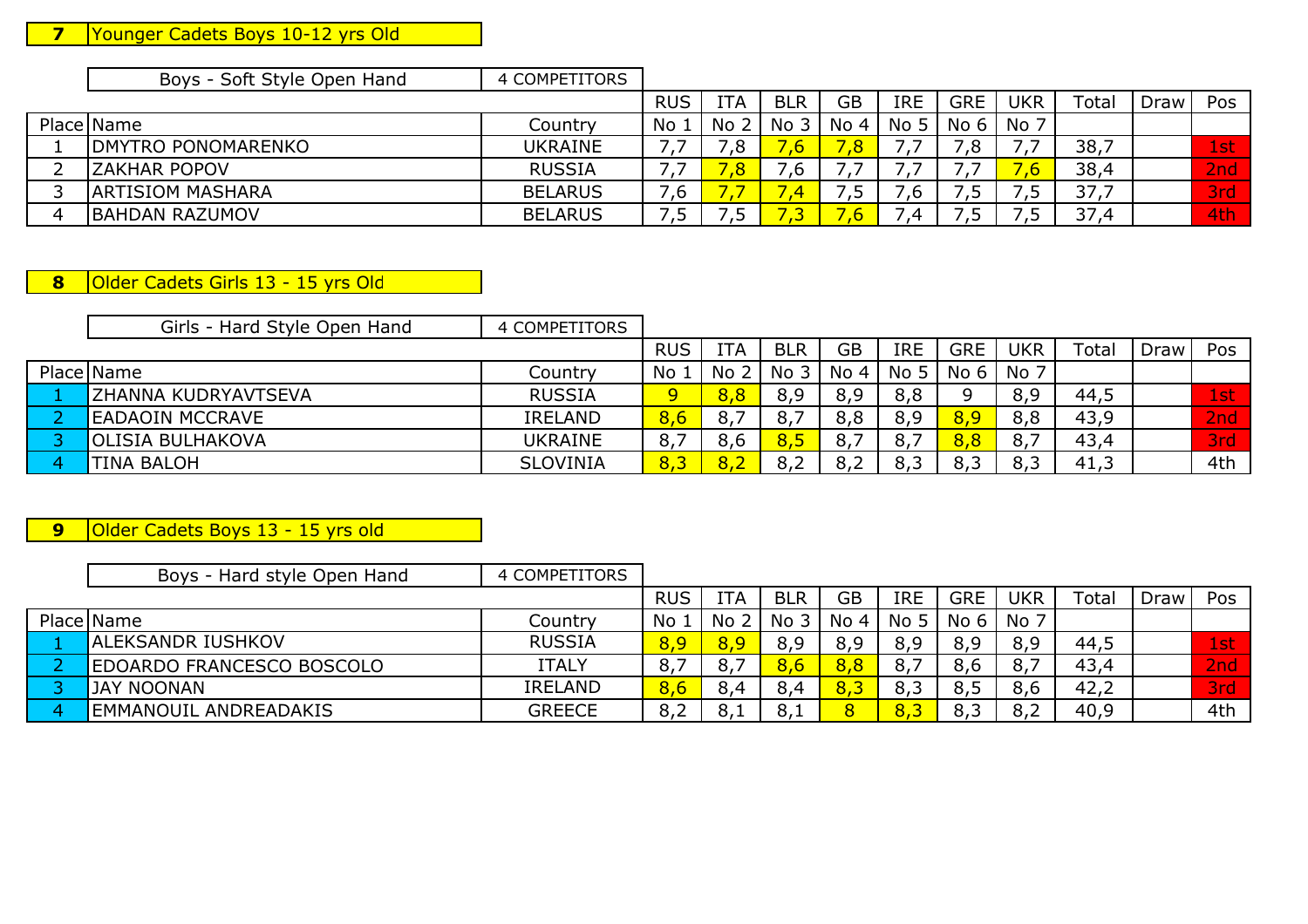## 10 | Junior Female Hard Style Open Hand 16-18 years

Female - Hard Style Open Hand 3 COMPETITORS

|                             |               | <b>RUS</b> | <b>ITA</b> | <b>BLR</b> | GB              | <b>IRE</b> | <b>GRE</b> | <b>UKR</b> | Total | Draw | Pos |
|-----------------------------|---------------|------------|------------|------------|-----------------|------------|------------|------------|-------|------|-----|
| Place Name                  | Country       | No         | No         | No         | No<br>$\Delta$  | No 5       | No 6       | No         |       |      |     |
| <b>ANGELINA KOPYTOVA</b>    | <b>RUSSIA</b> | 9,9        | o c        | 9,9        | a a             | a a        | 9,9        | $\Omega$   | 49,J  |      | 1st |
| <b>ANASTASIA BELUCHENKO</b> | <b>RUSSIA</b> | 9,8        | 9,8        | 9,8        | 10 <sub>1</sub> | 10         | o c<br>フェコ | O<br>J, J  | 49,3  |      | 2nd |
| CHIARA ROMANI               | <b>ITALY</b>  | 9,5        |            | QΔ         | 9,6             |            | 94         |            | 47.4  |      | 3rd |

**11**Junior Male Hard Style 16 - 18 yrs Old

| Male - Hard Style Open Hand | 3 COMPETITORS        |            |     |              |           |                 |            |            |       |      |                 |
|-----------------------------|----------------------|------------|-----|--------------|-----------|-----------------|------------|------------|-------|------|-----------------|
|                             |                      | <b>RUS</b> | 'TA | <b>BLR</b>   | <b>GB</b> | <b>IRE</b>      | <b>GRE</b> | <b>UKR</b> | Total | Draw | Pos             |
| Place Name                  | Country              | No         | No  | No .         | No 4      | No <sub>5</sub> | No 6       | No         |       |      |                 |
| <b>JJ BATTELL</b>           | <b>IRELAND</b>       | 9,9        | a a | 9,8          | 9,9       | 10              | <u>10</u>  | a a        | 49,6  |      | 1st             |
| <b>SHAI RIMON</b>           | <b>ISRAEL</b>        | 10         | 9,8 | $\mathbf{Q}$ | 9,9       | O 7             | a a        | O Q        | 49,2  |      | 2 <sub>nd</sub> |
| <b>ADAM PARKER</b>          | <b>GREAT BRITAIN</b> | 9,5        |     | 9,4          | 9,4       | 9,5             |            |            | د,47  |      | 3rd             |

**12**Junior Female Soft Style 16 - 18 yrs Old

| Female - Soft Style Open Hand | 5 COMPETITORS  |              |            |                 |         |                 |      |            |       |      |      |
|-------------------------------|----------------|--------------|------------|-----------------|---------|-----------------|------|------------|-------|------|------|
|                               |                | <b>RUS</b>   | <b>ITA</b> | <b>BLR</b>      | GB      | <b>IRE</b>      | GRE  | <b>UKR</b> | Total | Draw | Pos  |
| Place Name                    | Country        | No.          | No         | No <sub>3</sub> | No 4    | No <sub>5</sub> | No 6 | No 7       |       |      |      |
| <b>ANASTASYA SEREDINA</b>     | <b>RUSSIA</b>  | 9,8          |            | 9,7             | 9,8     | 9,8             | 9,8  | 9,8        | 48,9  |      | 1st  |
| <b>IMARINA FERINGER</b>       | <b>RUSSIA</b>  | 9,9          | 9,7        | 9,7             | 9,7     | 9,7             |      | 9,8        | 48,6  |      | 2nd  |
| YULIIA KARMALOVA              | <b>UKRAINE</b> | $\sqrt{9.7}$ | 9,6        | 9,5             | 9,7     | 9,7             |      | 9.,        | 48,4  |      | 3rd' |
| <b>IALINA BUKALOVA</b>        | <b>BELARUS</b> | 9,6          | 9,6        | 9,4             | 9,5     | 9,4             | 9,6  | 9,6        | 47,7  |      | 4th  |
| DARIA LOIKO                   | <b>BELARUS</b> | 9,4          | 9 4        | 9,3             | $Q$ $Q$ | 9,5             | 9,4  | 9 4        | 46,9  |      | 5th  |
|                               |                |              |            |                 |         |                 |      |            |       |      |      |

**13**Junior Male Soft Style 16 - 18 yrs Old

| <b>RUS</b><br>GB<br><b>BLR</b><br><b>GRE</b><br><b>UKR</b><br><b>ITA</b><br><b>IRE</b><br>Total<br>Draw | Pos       |      |      |     |      |    |         | Soft Style Open<br>Male<br>Hand |  |
|---------------------------------------------------------------------------------------------------------|-----------|------|------|-----|------|----|---------|---------------------------------|--|
|                                                                                                         |           |      |      |     |      |    |         |                                 |  |
| ັ                                                                                                       | No.<br>No | No 5 | No 4 | No. | No 2 | No | Country | Place Name                      |  |
| <b>DALE WHITE</b><br>9,6<br><b>IRELAND</b><br>$4/\mu$<br>9.4<br>9,6<br>9,6<br>u<br>ر ,<br>.             | 1st       |      |      |     |      |    |         |                                 |  |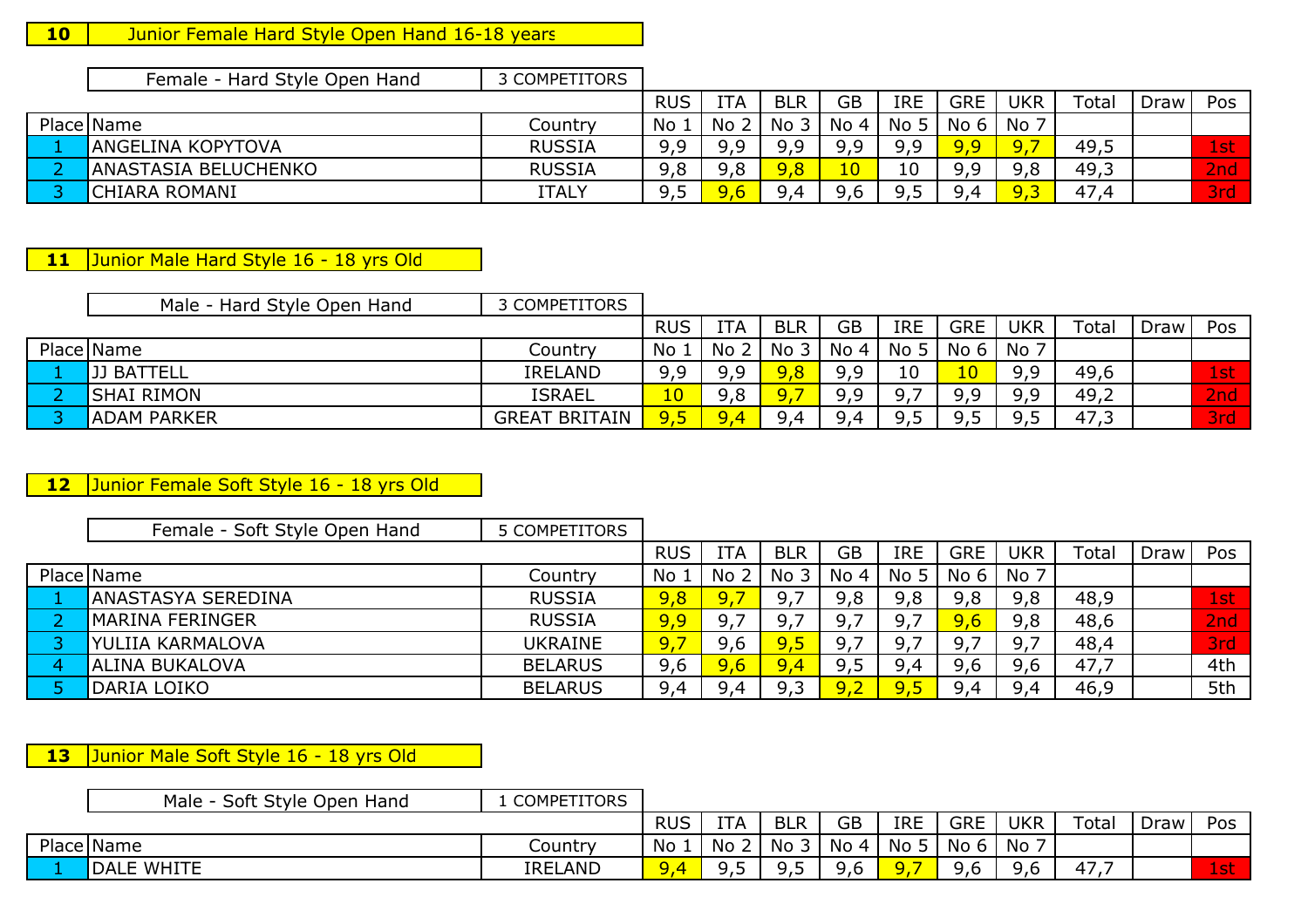### 14 Youngest Cadets Girls 7 - 9 yrs Old - Hard Style

|            | Style<br>Weapons - Hard : | 2 COMPETITORS  |            |            |            |           |                 |            |             |       |      |     |
|------------|---------------------------|----------------|------------|------------|------------|-----------|-----------------|------------|-------------|-------|------|-----|
|            |                           |                | <b>RUS</b> | <b>ITA</b> | <b>BLR</b> | <b>GB</b> | <b>IRE</b>      | <b>GRE</b> | <b>UKR</b>  | Total | Draw | Pos |
| Place Name |                           | Country        | No         | No         | No         | No 4      | No <sub>5</sub> | No 6       | No          |       |      |     |
|            | JESSE JANE McPARLAND      | <b>IRELAND</b> |            | 6,9        | 6,9        | FΟ<br>∪,⊃ |                 |            | <u> Ю.,</u> | 34,7  |      | 1st |
|            | IYULIYA KASHYRAVA         | <b>BELARUS</b> | b,b        | .6,t       | 6,8        | ь.        | 0.0             | 0,5        | 6,6         | 33,1  |      | 2nd |

## 15 Youngest Cadets Boys 7 - 9 yrs Old - Hard Style

| Weapons - Hard Style | 2 COMPETITORS  |            |     |            |      |                 |            |            |                    |      |            |
|----------------------|----------------|------------|-----|------------|------|-----------------|------------|------------|--------------------|------|------------|
|                      |                | <b>RUS</b> | ITA | <b>BLR</b> | GB   | <b>IRE</b>      | <b>GRE</b> | <b>UKR</b> | Total              | Draw | Pos        |
| Place Name           | Country        | No         | No  | د No       | No 4 | No <sub>5</sub> | No 6       | No 7       |                    |      |            |
| ADAM O'FLYNN         | <b>IRELAND</b> | 6,8        |     | 6,8        | 6,8  | 6,8             | 6,8        | 6,8        | 34                 |      | <b>Ast</b> |
| <b>BEN HENNESSEY</b> | <b>IRELAND</b> | 6,6        |     | b.,        | 6.7  | $\sigma$ .      | 6,6        | o, o       | <b>333</b><br>JJ,J |      | 2nd        |
|                      |                |            |     |            |      |                 |            |            |                    |      |            |

### 16 Youngest Cadets Boys 7 - 9 yrs Old - Soft Style

|            | Soft Style<br>Weapons<br>Boys - | <b>COMPETITORS</b> |            |            |            |                 |                 |            |            |                |      |             |
|------------|---------------------------------|--------------------|------------|------------|------------|-----------------|-----------------|------------|------------|----------------|------|-------------|
|            |                                 |                    | <b>RUS</b> | <b>ITA</b> | <b>BLR</b> | GB              | <b>IRE</b>      | <b>GRE</b> | <b>UKR</b> | Total          | Draw | Pos         |
| Place Name |                                 | Country            | No         | No         | No         | No <sub>4</sub> | No <sub>5</sub> | No 6       | No         |                |      |             |
|            | <b>TARAS DEMCHENKO</b>          | UKRAINE            | 54         |            | 5.0        | כ,ס             | .c/             | U.U        |            | $\sim$<br>ے،ےں |      | $-+$<br>ISL |

17 Younger Cadet Girls 10 - 12 yrs Old

| Girls - Hard Style Weapons | COMPETITORS    |            |            |            |           |            |                          |            |             |      |         |
|----------------------------|----------------|------------|------------|------------|-----------|------------|--------------------------|------------|-------------|------|---------|
|                            |                | <b>RUS</b> | <b>ITA</b> | <b>BLR</b> | <b>GB</b> | <b>IRE</b> | <b>GRE</b>               | <b>UKR</b> | Total       | Draw | Pos     |
| Place Name                 | Country        | No         | No         | No         | No 4      | No 5       | No <sub>6</sub>          | No         |             |      |         |
| <b>AOIFE BAILEY</b>        | <b>IRELAND</b> | 8,         | ہ,         |            | , ب       | 7,8        |                          | ,∪         | 39          |      | $1$ stı |
| <b>IMARIIA NAZINA</b>      | <b>RUSSIA</b>  |            |            |            | ه.        | .6         | $\overline{\phantom{a}}$ |            | 37 Q<br>. پ |      | 2nd'    |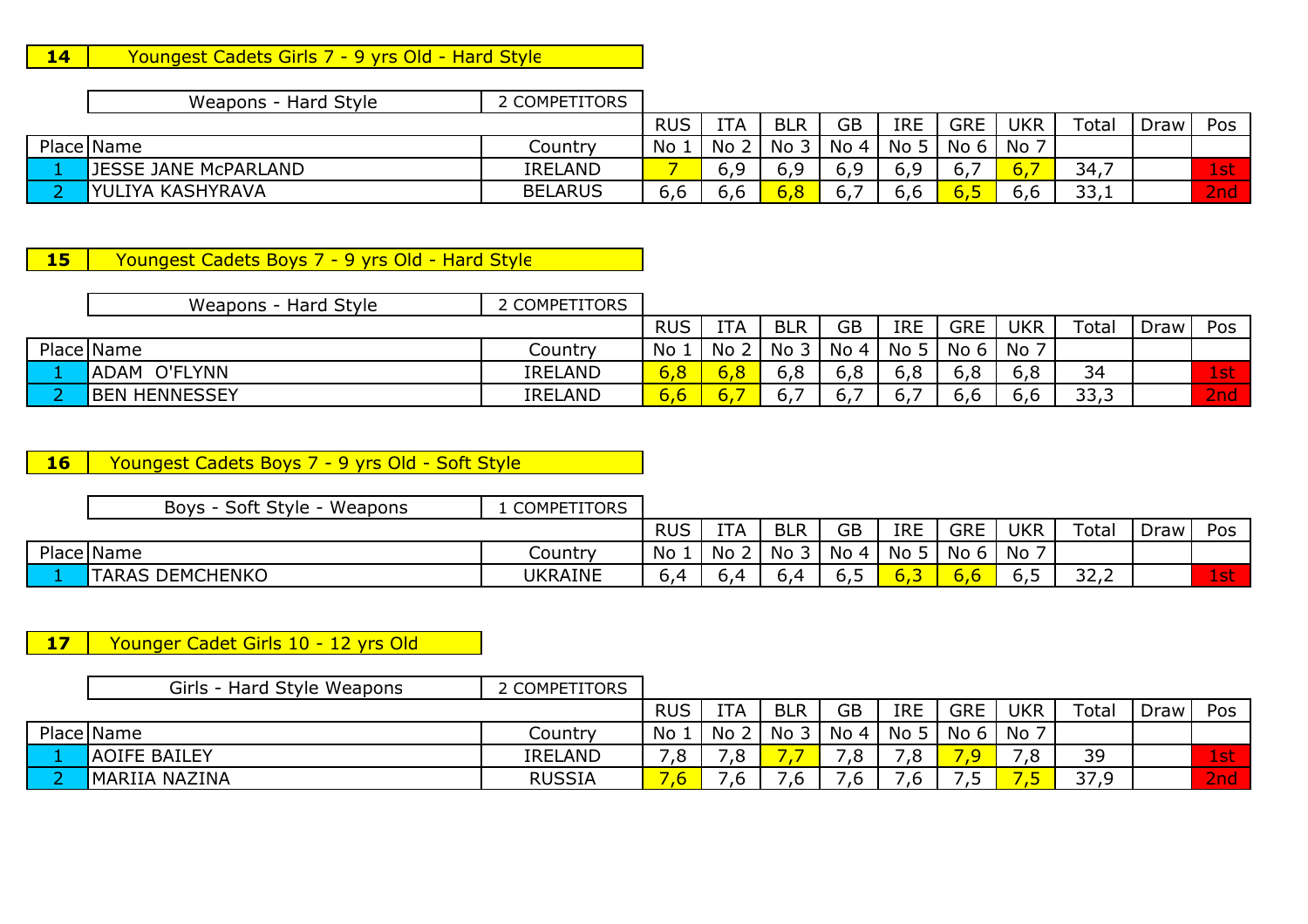# **18** Younger Cadet Boys 10 - 12 yrs Old

| Boys - Hard Style Weapons | 3 COMPETITORS        |            |            |                 |           |            |            |            |       |      |      |
|---------------------------|----------------------|------------|------------|-----------------|-----------|------------|------------|------------|-------|------|------|
|                           |                      | <b>RUS</b> | <b>ITA</b> | <b>BLR</b>      | <b>GB</b> | <b>IRE</b> | <b>GRE</b> | <b>UKR</b> | Total | Draw | Pos  |
| Place Name                | Country              | No         | <b>No</b>  | No <sub>3</sub> | No 4      | No 5       | No 6       | No         |       |      |      |
| <b>MAX MILLER</b>         | <b>IRELAND</b>       |            |            |                 | ه,        | ,8         | ں .        |            | 38,9  |      | 1st  |
| <b>OLIVER TURNER</b>      | <b>GREAT BRITAIN</b> | 6,8        |            | 6,9             | 6,9       | 6,9        | 6,9        | 6,9        | 34,5  |      | 2nd' |
| <b>IJACK FERIGHEY</b>     | <b>IRELAND</b>       | 6,9        | ь.         | 6.              | 6,        |            |            | 6,8        | 33,6  |      | 3rd' |
|                           |                      |            |            |                 |           |            |            |            |       |      |      |

**19**Younger Cadets Girls 10 - 12 yrs Old

| Girls - Soft Style Weapons | <b>COMPETITORS</b> |            |            |            |           |                 |                        |            |       |      |        |
|----------------------------|--------------------|------------|------------|------------|-----------|-----------------|------------------------|------------|-------|------|--------|
|                            |                    | <b>RUS</b> | <b>ITA</b> | <b>BLR</b> | <b>GB</b> | <b>IRE</b>      | <b>GRE</b>             | <b>UKR</b> | Total | Draw | Pos    |
| Place Name                 | Countrv            | No         | No         | No         | No 4      | No <sub>5</sub> | $N$ o 6 $\overline{1}$ | No 7       |       |      |        |
| KIRA MARTSIROSAVA          | <b>BELARUS</b>     |            |            |            |           |                 |                        |            | 38,4  |      | $1$ st |
|                            |                    |            |            |            |           |                 |                        |            |       |      |        |

**20**Younger Cadets Boys 10 - 12 yrs Old

| Boys - Soft Style Weapons  | 4 COMPETITORS  |            |            |            |           |                 |            |            |       |      |            |
|----------------------------|----------------|------------|------------|------------|-----------|-----------------|------------|------------|-------|------|------------|
|                            |                | <b>RUS</b> | <b>ITA</b> | <b>BLR</b> | <b>GB</b> | <b>IRE</b>      | <b>GRE</b> | <b>UKR</b> | Total | Draw | Pos        |
| Place Name                 | Country        | No.        | No         | No 3       | No 4      | No <sub>5</sub> | No 6       | No         |       |      |            |
| <b>ZAKHAR POPOV</b>        | <b>RUSSIA</b>  | 8.'        | 78,        |            | 7,9       | .9              | 7,9        |            | 39,3  |      | $1$ stı    |
| IARTISIOM MASHARA          | <b>BELARUS</b> |            |            |            |           | ,8              | .8         | 0،         | 38,8  |      | 2nd        |
| IBAHDAN RAZUMOV            | <b>BELARUS</b> | .b         |            |            | 5.        | 45              |            |            | 37,8  |      | <b>3rd</b> |
| <b>IDMYTRO PONOMARENKO</b> | <b>UKRAINE</b> | .ხ         |            |            | .b        | .b              | .b         |            | 37,8  |      | 4th        |
|                            |                |            |            |            |           |                 |            |            |       |      |            |

| RAZUMOV<br>BAHDAN                                     | $\sim$ $\sim$<br>BЕ<br>11 L<br>. ARUJ | . J |            | $\sim$<br>. . | $\overline{\phantom{a}}$<br>. . | . . |     | -        | $\sqrt{21}$<br>^^^        |  |
|-------------------------------------------------------|---------------------------------------|-----|------------|---------------|---------------------------------|-----|-----|----------|---------------------------|--|
| <b>ONOMARENKO</b><br><b>DM</b><br>DC<br>ו כד<br>' KU. | <b><i>KRAINE</i></b><br><b>UKF</b>    | . . | $\epsilon$ | -<br>. .      |                                 |     | . . | -<br>. . | $\mathbf{v}$<br>$\Lambda$ |  |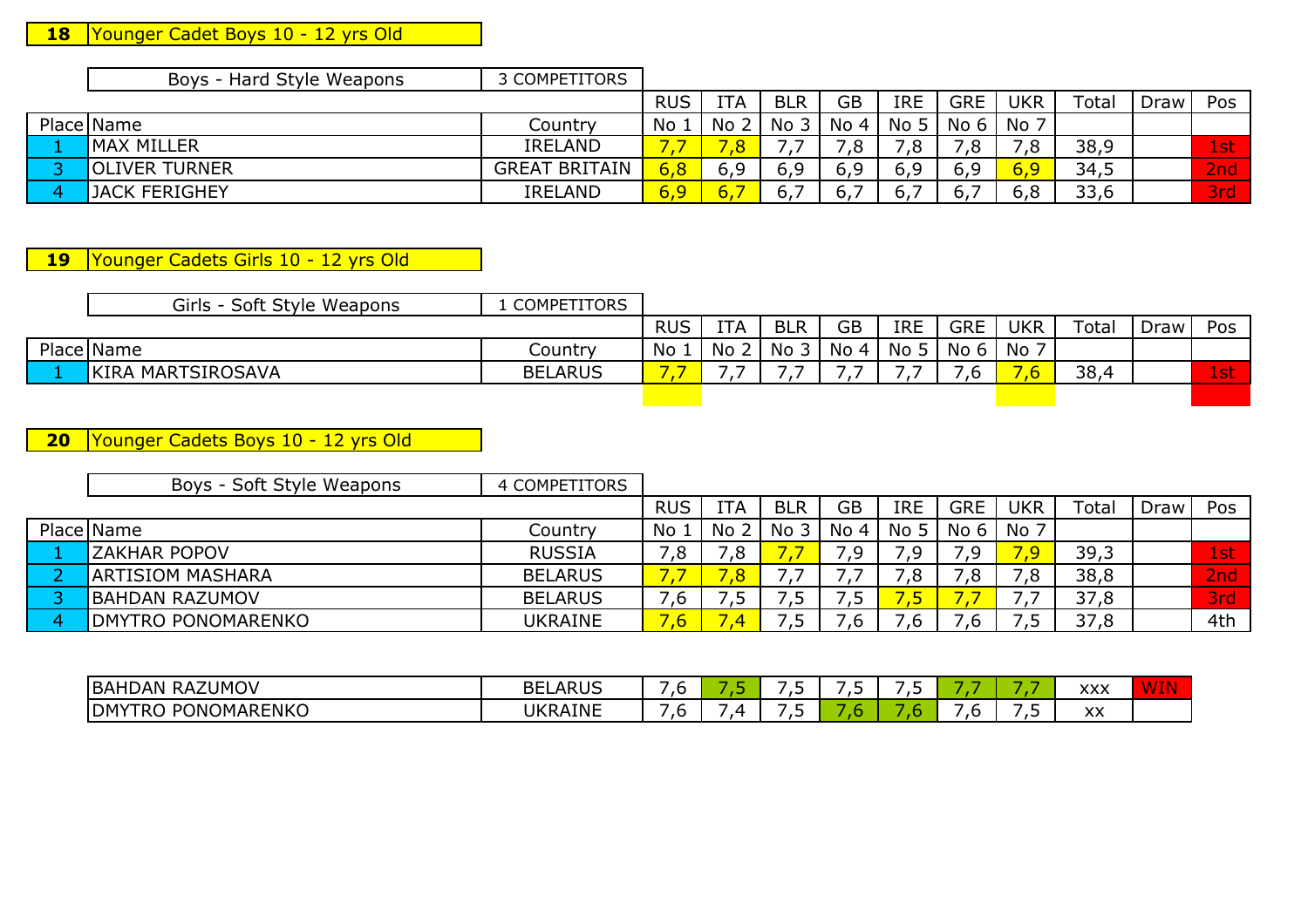#### **21**Older Cadets Girls 13 - 15 yrs Old

| Girls<br>Hard Style Weapons | <b>COMPETITORS</b> |            |            |            |      |            |                   |               |                            |      |
|-----------------------------|--------------------|------------|------------|------------|------|------------|-------------------|---------------|----------------------------|------|
|                             |                    | <b>RUS</b> | <b>ITA</b> | <b>BLR</b> | GB   | <b>IRE</b> | <b>GRE</b>        | UKR           | Total                      | Draw |
| Place Name                  | Country            | No         | <b>No</b>  | <b>No</b>  | No 4 | No         | No 6              | No            |                            |      |
| <b>ZHANNA KUDRYAVTSEVA</b>  | <b>RUSSIA</b>      | <u>. J</u> |            |            | o.o  | O.,        | $\circ$ , $\circ$ | $\sim$<br>o,o | 43<br><u>ິດ</u><br>1 J , U |      |

| -<br>EV<br><b>PAULA</b><br>↑ HALL∟                                                                          |                                                   |
|-------------------------------------------------------------------------------------------------------------|---------------------------------------------------|
| <b>IRELAND</b><br>$\mathbf{o}$ .<br>o.<br>o,<br><u>u.u</u><br>◡,◡                                           | <b>START OF BUILDING</b><br>. .<br>O,O<br>U,      |
| <b>UKRAINE</b><br><b>LHAKOVA</b><br><b>OLISIA</b><br><b>TSTA</b><br><b>BUL</b><br>ہ.<br>ت<br>$\cdot$<br>- - | -<br>38,9<br><b>CONTRACTOR</b><br>.<br>- -<br>. . |

Draw Pos

**22** Older Cadets Boys 13 - 15 yrs old

| Boys - Hard Style Weapons | 5 COMPETITORS  |            |     |            |           |                 |            |            |             |      |     |
|---------------------------|----------------|------------|-----|------------|-----------|-----------------|------------|------------|-------------|------|-----|
|                           |                | <b>RUS</b> | ITA | <b>BLR</b> | <b>GB</b> | <b>IRE</b>      | <b>GRE</b> | <b>UKR</b> | $\tau$ otal | Draw | Pos |
| Place Name                | Country        | No         | No  | د No       | No 4      | No <sub>5</sub> | No 6       | No 7       |             |      |     |
| <b>ALEXSANDR IUSHKOV</b>  | <b>RUSSIA</b>  | 8,9        |     | 8,9        | 8,8       |                 |            | 8,,        | 44          |      | 1st |
| <b>IDANNY McLAWRENCE</b>  | <b>IRELAND</b> | 8.         | 8,  | 8,         | 8,8       | 8,8             | 8,8        | 8,8        | 43,8        |      | 2nd |
| <b>TOMMY RYAN</b>         | <b>IRELAND</b> | 8,8        | R R | 8,8        | 8,7       |                 |            | ם פ<br>ο.  | 43,8        |      | 3rd |

| <b>AWRENCE</b><br><b>JANN</b><br>MCL      | LAND<br><b>TDEI</b><br>⊥N∟ | $\overline{\phantom{a}}$<br>∽<br>J, |  |   |   | 0,0 | $\sim$<br>$\overline{\phantom{a}}$<br>. J | vvv<br>ᄉᄉ           | . |
|-------------------------------------------|----------------------------|-------------------------------------|--|---|---|-----|-------------------------------------------|---------------------|---|
| <b>RYAN</b><br>$\blacksquare$ ГОММ $\vee$ | LAND<br><b>IREL</b>        |                                     |  | . | . |     | $\overline{\phantom{a}}$<br>,,,<br>.      | <b>VVVV</b><br>^^^^ |   |

**23** Older Cadets Boys 13 - 15 yrs old

Boys - Soft Style Weapons | 1 COMPETITORS RUSRUS ITA BLR<br>No 1 No 2 No 3 GB IRE GRE UKR Total DrawDraw Pos Place Name e Name **Name** No 1 No 2 No 3 No 4 No 5 No 6 No 7 1 OWEN HANSLER IRELANDD | 8,4 | 8,5 | 8,5 | 8,6 | 8,6 | 8,6 | 8,6 | 42,8 | <mark>1st</mark>